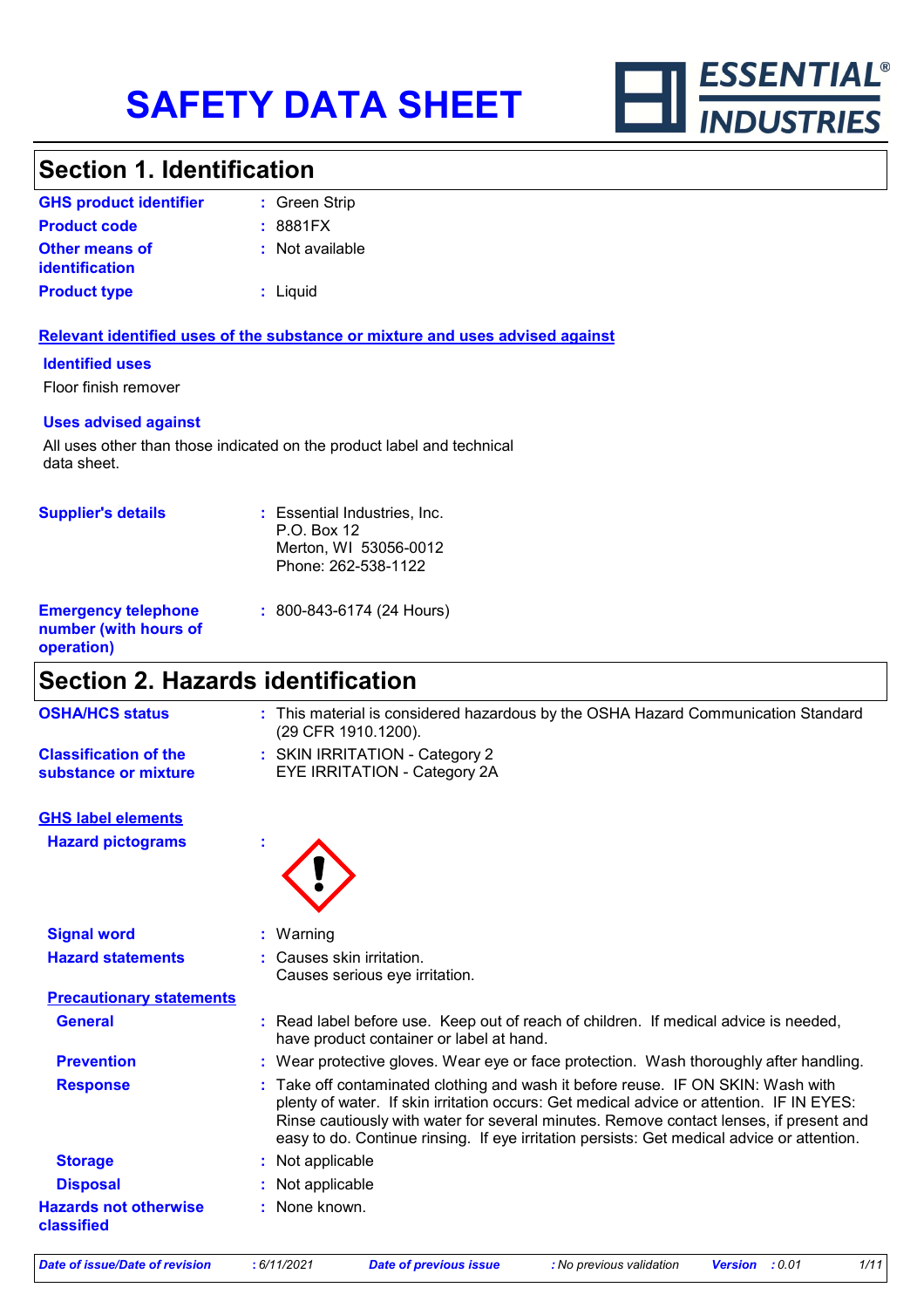# **Section 3. Composition/information on ingredients**

#### **Substance/mixture :**

: Mixture

| <b>Ingredient name</b> | $\frac{9}{6}$ | <b>CAS number</b> |
|------------------------|---------------|-------------------|
| 2-phenoxyethanol       | ≤10           | 122-99-6          |
| benzyl alcohol         | 1.8≥          | $100 - 51 - 6$    |
| 2-aminoethanol         | ו≥ו           | 141-43-5          |

Any concentration shown as a range is to protect confidentiality or is due to batch variation.

**There are no additional ingredients present which, within the current knowledge of the supplier and in the concentrations applicable, are classified as hazardous to health or the environment and hence require reporting in this section.**

**Occupational exposure limits, if available, are listed in Section 8.**

### **Section 4. First aid measures**

#### **Description of necessary first aid measures**

| <b>Eye contact</b>  | : Immediately flush eyes with plenty of water, occasionally lifting the upper and lower<br>eyelids. Check for and remove any contact lenses. Continue to rinse for at least 10<br>minutes. Get medical attention.                                                                                                                                                                                                                                                                                                                                                                                                                                                                                                                                                                                                         |
|---------------------|---------------------------------------------------------------------------------------------------------------------------------------------------------------------------------------------------------------------------------------------------------------------------------------------------------------------------------------------------------------------------------------------------------------------------------------------------------------------------------------------------------------------------------------------------------------------------------------------------------------------------------------------------------------------------------------------------------------------------------------------------------------------------------------------------------------------------|
| <b>Inhalation</b>   | : Remove victim to fresh air and keep at rest in a position comfortable for breathing. If<br>not breathing, if breathing is irregular or if respiratory arrest occurs, provide artificial<br>respiration or oxygen by trained personnel. It may be dangerous to the person providing<br>aid to give mouth-to-mouth resuscitation. Get medical attention if adverse health effects<br>persist or are severe. If unconscious, place in recovery position and get medical<br>attention immediately. Maintain an open airway. Loosen tight clothing such as a collar,<br>tie, belt or waistband. In case of inhalation of decomposition products in a fire,<br>symptoms may be delayed. The exposed person may need to be kept under medical<br>surveillance for 48 hours.                                                    |
| <b>Skin contact</b> | : Flush contaminated skin with plenty of water. Remove contaminated clothing and<br>shoes. Continue to rinse for at least 10 minutes. Get medical attention. Wash clothing<br>before reuse. Clean shoes thoroughly before reuse.                                                                                                                                                                                                                                                                                                                                                                                                                                                                                                                                                                                          |
| <b>Ingestion</b>    | : Wash out mouth with water. Remove dentures if any. Remove victim to fresh air and<br>keep at rest in a position comfortable for breathing. If material has been swallowed and<br>the exposed person is conscious, give small quantities of water to drink. Stop if the<br>exposed person feels sick as vomiting may be dangerous. Do not induce vomiting<br>unless directed to do so by medical personnel. If vomiting occurs, the head should be<br>kept low so that vomit does not enter the lungs. Get medical attention if adverse health<br>effects persist or are severe. Never give anything by mouth to an unconscious person.<br>If unconscious, place in recovery position and get medical attention immediately.<br>Maintain an open airway. Loosen tight clothing such as a collar, tie, belt or waistband. |

|                                       | <u>Most important symptoms/effects, acute and delayed</u>                                           |      |
|---------------------------------------|-----------------------------------------------------------------------------------------------------|------|
| <b>Potential acute health effects</b> |                                                                                                     |      |
| Eye contact                           | : Causes serious eye irritation.                                                                    |      |
| <b>Inhalation</b>                     | : No known significant effects or critical hazards.                                                 |      |
| <b>Skin contact</b>                   | : Causes skin irritation.                                                                           |      |
| <b>Ingestion</b>                      | : No known significant effects or critical hazards.                                                 |      |
| <b>Over-exposure signs/symptoms</b>   |                                                                                                     |      |
| <b>Eye contact</b>                    | : Adverse symptoms may include the following:<br>pain or irritation<br>watering<br>redness          |      |
| <b>Inhalation</b>                     | : No specific data.                                                                                 |      |
| <b>Skin contact</b>                   | : Adverse symptoms may include the following:<br>irritation<br>redness                              |      |
| <b>Ingestion</b>                      | : No specific data.                                                                                 |      |
| Date of issue/Date of revision        | :6/11/2021<br><b>Date of previous issue</b><br>: No previous validation<br>: 0.01<br><b>Version</b> | 2/11 |
|                                       |                                                                                                     |      |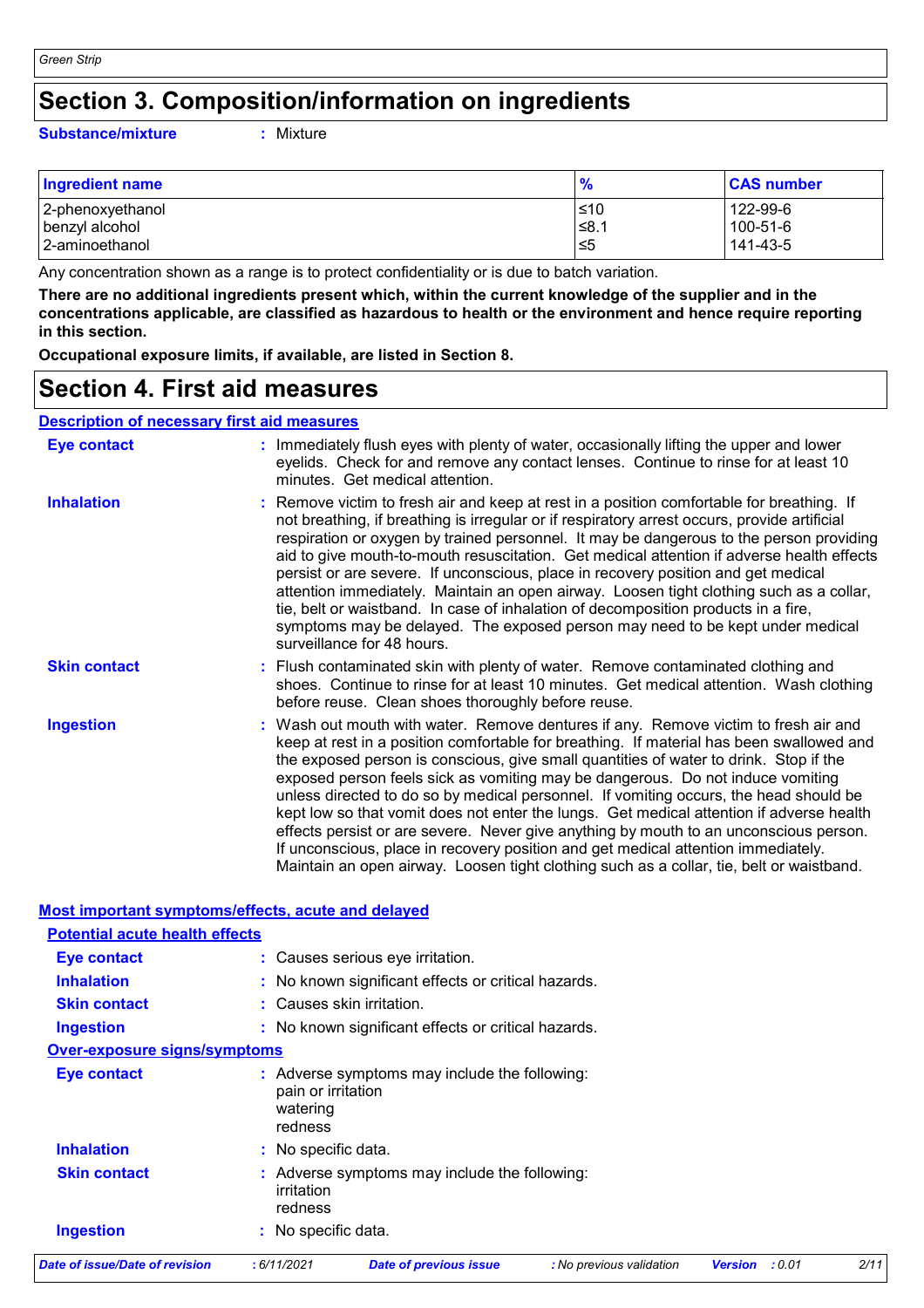# **Section 4. First aid measures**

| Indication of immediate medical attention and special treatment needed, if necessary |  |                                                                                                                                                                               |
|--------------------------------------------------------------------------------------|--|-------------------------------------------------------------------------------------------------------------------------------------------------------------------------------|
| <b>Notes to physician</b>                                                            |  | : In case of inhalation of decomposition products in a fire, symptoms may be delayed.<br>The exposed person may need to be kept under medical surveillance for 48 hours.      |
| <b>Specific treatments</b>                                                           |  | : No specific treatment.                                                                                                                                                      |
| <b>Protection of first-aiders</b>                                                    |  | : No action shall be taken involving any personal risk or without suitable training. It may<br>be dangerous to the person providing aid to give mouth-to-mouth resuscitation. |

**See toxicological information (Section 11)**

### **Section 5. Fire-fighting measures**

| <b>Extinguishing media</b>                               |                                                                                                                                                                                                     |  |
|----------------------------------------------------------|-----------------------------------------------------------------------------------------------------------------------------------------------------------------------------------------------------|--|
| <b>Suitable extinguishing</b><br>media                   | : Use an extinguishing agent suitable for the surrounding fire.                                                                                                                                     |  |
| <b>Unsuitable extinguishing</b><br>media                 | : None known.                                                                                                                                                                                       |  |
| <b>Specific hazards arising</b><br>from the chemical     | : In a fire or if heated, a pressure increase will occur and the container may burst.                                                                                                               |  |
| <b>Hazardous thermal</b><br>decomposition products       | Decomposition products may include the following materials:<br>carbon dioxide<br>carbon monoxide<br>nitrogen oxides<br>sulfur oxides<br>metal oxide/oxides                                          |  |
| <b>Special protective actions</b><br>for fire-fighters   | : Promptly isolate the scene by removing all persons from the vicinity of the incident if<br>there is a fire. No action shall be taken involving any personal risk or without suitable<br>training. |  |
| <b>Special protective</b><br>equipment for fire-fighters | Fire-fighters should wear appropriate protective equipment and self-contained breathing<br>apparatus (SCBA) with a full face-piece operated in positive pressure mode.                              |  |

## **Section 6. Accidental release measures**

|                                                       | <b>Personal precautions, protective equipment and emergency procedures</b>                                                                                                                                                                                                                                                                                                                                       |
|-------------------------------------------------------|------------------------------------------------------------------------------------------------------------------------------------------------------------------------------------------------------------------------------------------------------------------------------------------------------------------------------------------------------------------------------------------------------------------|
| For non-emergency<br>personnel                        | : No action shall be taken involving any personal risk or without suitable training.<br>Evacuate surrounding areas. Keep unnecessary and unprotected personnel from<br>entering. Do not touch or walk through spilled material. Avoid breathing vapor or mist.<br>Provide adequate ventilation. Wear appropriate respirator when ventilation is<br>inadequate. Put on appropriate personal protective equipment. |
|                                                       | For emergency responders : If specialized clothing is required to deal with the spillage, take note of any information in<br>Section 8 on suitable and unsuitable materials. See also the information in "For non-<br>emergency personnel".                                                                                                                                                                      |
| <b>Environmental precautions</b>                      | : Avoid dispersal of spilled material and runoff and contact with soil, waterways, drains<br>and sewers. Inform the relevant authorities if the product has caused environmental<br>pollution (sewers, waterways, soil or air).                                                                                                                                                                                  |
| Methods and materials for containment and cleaning up |                                                                                                                                                                                                                                                                                                                                                                                                                  |

| <b>Small spill</b> | : Stop leak if without risk. Move containers from spill area. Dilute with water and mop up    |
|--------------------|-----------------------------------------------------------------------------------------------|
|                    | if water-soluble. Alternatively, or if water-insoluble, absorb with an inert dry material and |
|                    | place in an appropriate waste disposal container. Dispose of via a licensed waste             |
|                    | disposal contractor.                                                                          |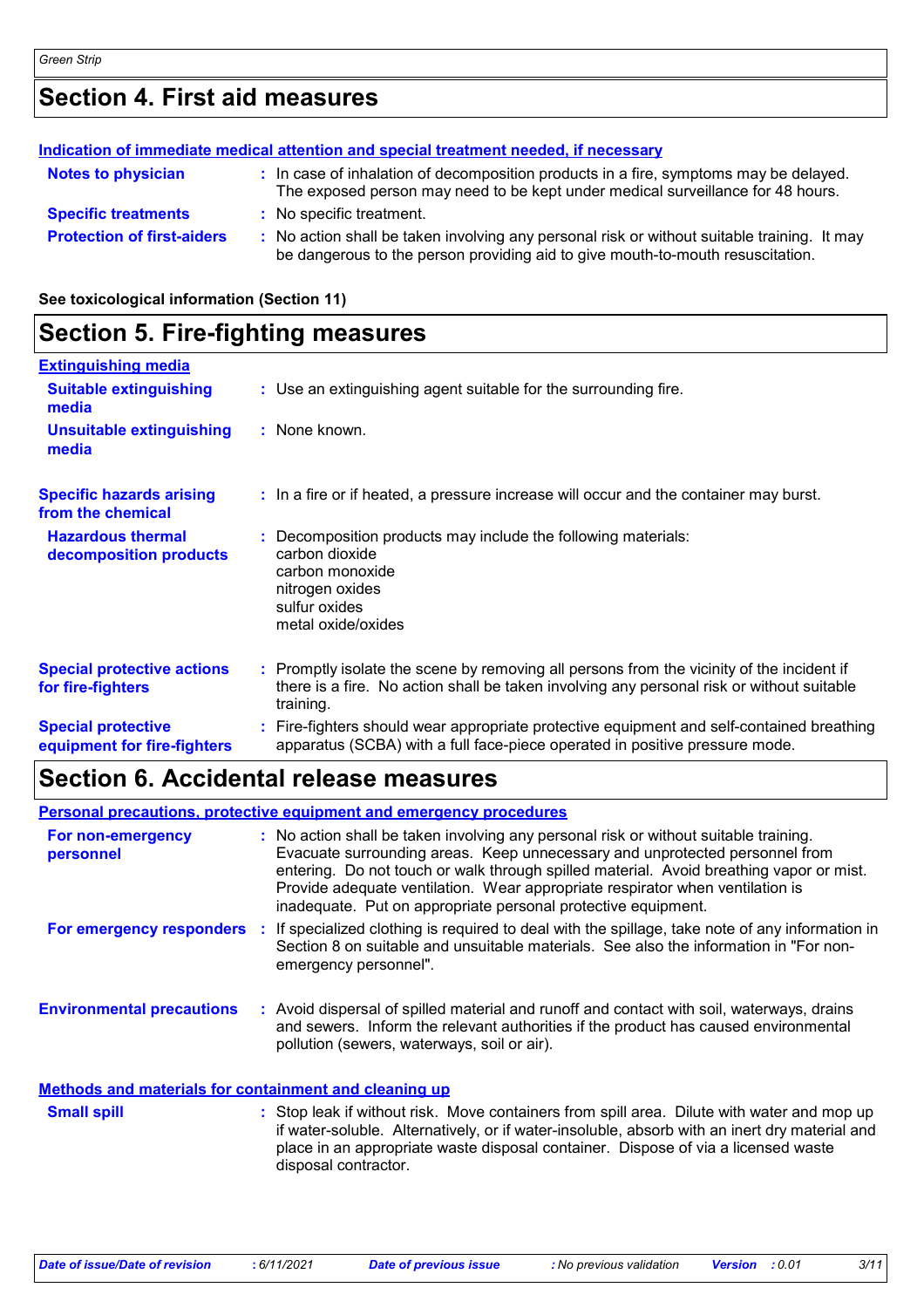# **Section 6. Accidental release measures**

| <b>Large spill</b> | : Stop leak if without risk. Move containers from spill area. Approach release from<br>upwind. Prevent entry into sewers, water courses, basements or confined areas. Wash<br>spillages into an effluent treatment plant or proceed as follows. Contain and collect<br>spillage with non-combustible, absorbent material e.g. sand, earth, vermiculite or<br>diatomaceous earth and place in container for disposal according to local regulations<br>(see Section 13). Dispose of via a licensed waste disposal contractor. Contaminated |
|--------------------|-------------------------------------------------------------------------------------------------------------------------------------------------------------------------------------------------------------------------------------------------------------------------------------------------------------------------------------------------------------------------------------------------------------------------------------------------------------------------------------------------------------------------------------------|
|                    | absorbent material may pose the same hazard as the spilled product. Note: see                                                                                                                                                                                                                                                                                                                                                                                                                                                             |
|                    | Section 1 for emergency contact information and Section 13 for waste disposal.                                                                                                                                                                                                                                                                                                                                                                                                                                                            |

## **Section 7. Handling and storage**

| <b>Precautions for safe handling</b>                                      |                                                                                                                                                                                                                                                                                                                                                                                                                                                                                                                                                                   |
|---------------------------------------------------------------------------|-------------------------------------------------------------------------------------------------------------------------------------------------------------------------------------------------------------------------------------------------------------------------------------------------------------------------------------------------------------------------------------------------------------------------------------------------------------------------------------------------------------------------------------------------------------------|
| <b>Protective measures</b>                                                | : Put on appropriate personal protective equipment (see Section 8). Do not ingest. Avoid<br>contact with eyes, skin and clothing. Avoid breathing vapor or mist. Keep in the original<br>container or an approved alternative made from a compatible material, kept tightly<br>closed when not in use. Empty containers retain product residue and can be hazardous.<br>Do not reuse container.                                                                                                                                                                   |
| <b>Advice on general</b><br>occupational hygiene                          | : Eating, drinking and smoking should be prohibited in areas where this material is<br>handled, stored and processed. Workers should wash hands and face before eating,<br>drinking and smoking. Remove contaminated clothing and protective equipment before<br>entering eating areas. See also Section 8 for additional information on hygiene<br>measures.                                                                                                                                                                                                     |
| <b>Conditions for safe storage,</b><br>including any<br>incompatibilities | : Store in accordance with local regulations. Store in original container protected from<br>direct sunlight in a dry, cool and well-ventilated area, away from incompatible materials<br>and food and drink. Keep container tightly closed and sealed until ready for use.<br>Containers that have been opened must be carefully resealed and kept upright to<br>prevent leakage. Do not store in unlabeled containers. Use appropriate containment to<br>avoid environmental contamination. See Section 10 for incompatible materials before<br>handling or use. |

## **Section 8. Exposure controls/personal protection**

#### **Control parameters**

#### **Occupational exposure limits**

| <b>Ingredient name</b> | <b>Exposure limits</b>                    |
|------------------------|-------------------------------------------|
| 2-phenoxyethanol       | None.                                     |
| benzyl alcohol         | AIHA WEEL (United States, 7/2020).        |
|                        | TWA: 10 ppm 8 hours.                      |
| 2-aminoethanol         | <b>ACGIH TLV (United States, 3/2020).</b> |
|                        | TWA: 3 ppm 8 hours.                       |
|                        | TWA: $7.5 \text{ mg/m}^3$ 8 hours.        |
|                        | STEL: 6 ppm 15 minutes.                   |
|                        | STEL: 15 mg/m <sup>3</sup> 15 minutes.    |
|                        | OSHA PEL 1989 (United States, 3/1989).    |
|                        | TWA: 3 ppm 8 hours.                       |
|                        | TWA: $8 \text{ mg/m}^3$ 8 hours.          |
|                        | STEL: 6 ppm 15 minutes.                   |
|                        | STEL: 15 mg/m <sup>3</sup> 15 minutes.    |
|                        | NIOSH REL (United States, 10/2016).       |
|                        | TWA: 3 ppm 10 hours.                      |
|                        | TWA: 8 mg/m <sup>3</sup> 10 hours.        |
|                        | STEL: 6 ppm 15 minutes.                   |
|                        | STEL: 15 mg/m <sup>3</sup> 15 minutes.    |
|                        | OSHA PEL (United States, 5/2018).         |
|                        | TWA: 3 ppm 8 hours.                       |
|                        | TWA: 6 mg/m <sup>3</sup> 8 hours.         |
|                        |                                           |

**Appropriate engineering controls**

**:** Good general ventilation should be sufficient to control worker exposure to airborne contaminants.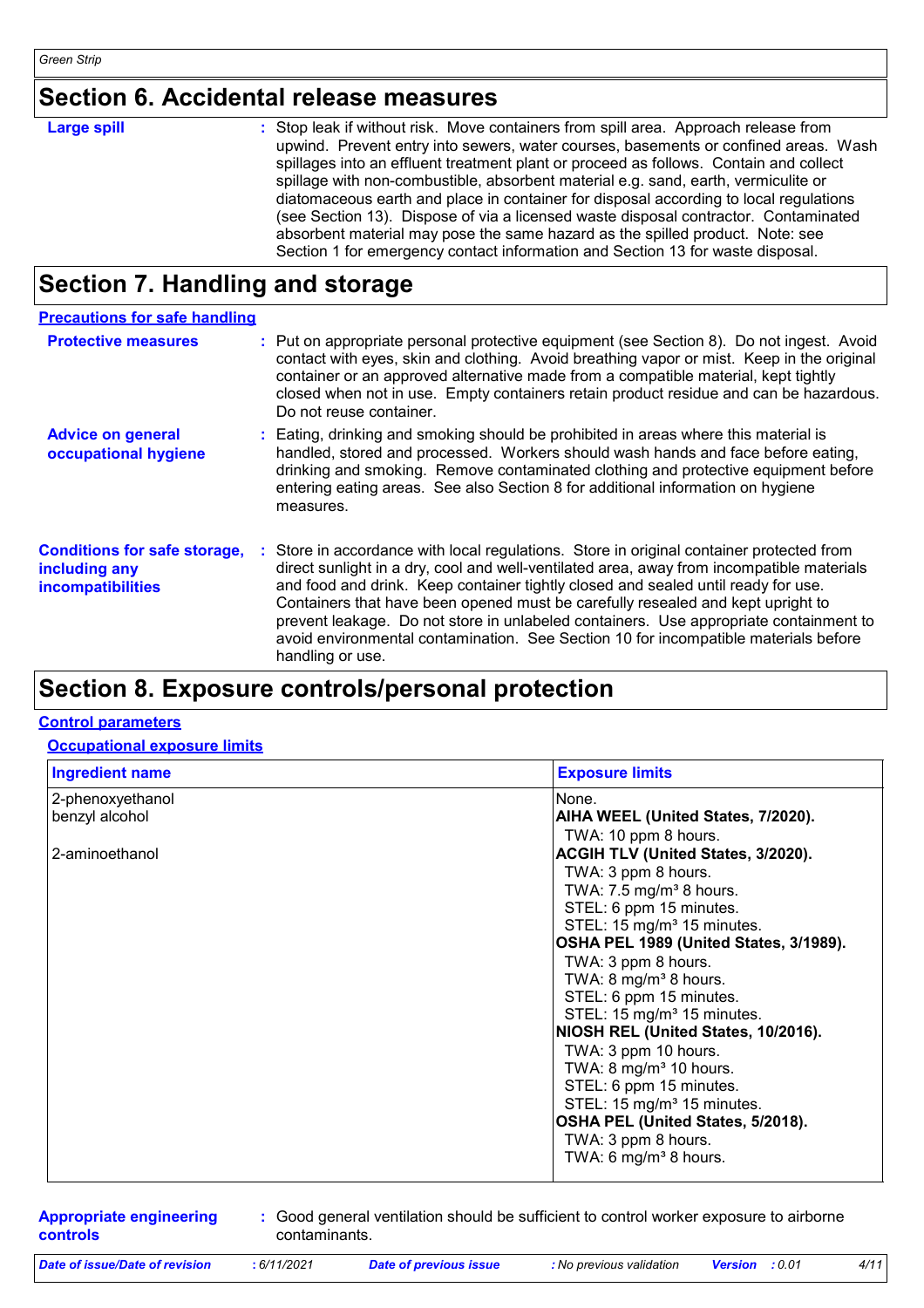# **Section 8. Exposure controls/personal protection**

| <b>Environmental exposure</b><br><b>controls</b> | : Emissions from ventilation or work process equipment should be checked to ensure<br>they comply with the requirements of environmental protection legislation. In some<br>cases, fume scrubbers, filters or engineering modifications to the process equipment<br>will be necessary to reduce emissions to acceptable levels.                                                                                                                                                                                                                                                                                        |
|--------------------------------------------------|------------------------------------------------------------------------------------------------------------------------------------------------------------------------------------------------------------------------------------------------------------------------------------------------------------------------------------------------------------------------------------------------------------------------------------------------------------------------------------------------------------------------------------------------------------------------------------------------------------------------|
| <b>Individual protection measures</b>            |                                                                                                                                                                                                                                                                                                                                                                                                                                                                                                                                                                                                                        |
| <b>Hygiene measures</b>                          | Wash hands, forearms and face thoroughly after handling chemical products, before<br>eating, smoking and using the lavatory and at the end of the working period.<br>Appropriate techniques should be used to remove potentially contaminated clothing.<br>Wash contaminated clothing before reusing. Ensure that eyewash stations and safety<br>showers are close to the workstation location.                                                                                                                                                                                                                        |
| <b>Eye/face protection</b>                       | Safety eyewear complying with an approved standard should be used when a risk<br>assessment indicates this is necessary to avoid exposure to liquid splashes, mists,<br>gases or dusts. If contact is possible, the following protection should be worn, unless<br>the assessment indicates a higher degree of protection: chemical splash goggles.                                                                                                                                                                                                                                                                    |
| <b>Skin protection</b>                           |                                                                                                                                                                                                                                                                                                                                                                                                                                                                                                                                                                                                                        |
| <b>Hand protection</b>                           | : Chemical-resistant, impervious gloves complying with an approved standard should be<br>worn at all times when handling chemical products if a risk assessment indicates this is<br>necessary. Considering the parameters specified by the glove manufacturer, check<br>during use that the gloves are still retaining their protective properties. It should be<br>noted that the time to breakthrough for any glove material may be different for different<br>glove manufacturers. In the case of mixtures, consisting of several substances, the<br>protection time of the gloves cannot be accurately estimated. |
| <b>Body protection</b>                           | Personal protective equipment for the body should be selected based on the task being<br>performed and the risks involved and should be approved by a specialist before<br>handling this product.                                                                                                                                                                                                                                                                                                                                                                                                                      |
| <b>Other skin protection</b>                     | Appropriate footwear and any additional skin protection measures should be selected<br>based on the task being performed and the risks involved and should be approved by a<br>specialist before handling this product.                                                                                                                                                                                                                                                                                                                                                                                                |
| <b>Respiratory protection</b>                    | Based on the hazard and potential for exposure, select a respirator that meets the<br>appropriate standard or certification. Respirators must be used according to a<br>respiratory protection program to ensure proper fitting, training, and other important<br>aspects of use.                                                                                                                                                                                                                                                                                                                                      |

# **Section 9. Physical and chemical properties**

| <b>Date of issue/Date of revision</b>             | :6/11/2021                           | <b>Date of previous issue</b>             | : No previous validation | : 0.01<br><b>Version</b> | 5/11 |
|---------------------------------------------------|--------------------------------------|-------------------------------------------|--------------------------|--------------------------|------|
| <b>Auto-ignition temperature</b>                  | : Not available                      |                                           |                          |                          |      |
| <b>Partition coefficient: n-</b><br>octanol/water | : Not available                      |                                           |                          |                          |      |
| <b>Solubility</b>                                 | : Not available                      |                                           |                          |                          |      |
| <b>Relative density</b>                           | : $1.05$ g/cm <sup>3</sup>           |                                           |                          |                          |      |
| <b>Vapor density</b>                              | : <1 [Air = 1]                       |                                           |                          |                          |      |
| <b>Vapor pressure</b>                             |                                      | $:$ <4 kPa (<30 mm Hg) [room temperature] |                          |                          |      |
| Lower and upper explosive<br>(flammable) limits   | : Not available                      |                                           |                          |                          |      |
| <b>Flammability (solid, gas)</b>                  | : Not available                      |                                           |                          |                          |      |
| <b>Evaporation rate</b>                           | : Not available                      |                                           |                          |                          |      |
| <b>Flash point</b>                                |                                      | : Closed cup: >93.334°C (>200°F)          |                          |                          |      |
| <b>Boiling point</b>                              | : $100^{\circ}$ C (212 $^{\circ}$ F) |                                           |                          |                          |      |
| <b>Melting point</b>                              | : $0^{\circ}$ C (32 $^{\circ}$ F)    |                                           |                          |                          |      |
| pH                                                |                                      | : 10.9 [10.4 Use Dilution pH]             |                          |                          |      |
| <b>Odor threshold</b>                             | : Not available                      |                                           |                          |                          |      |
| Odor                                              |                                      | : Bland (No fragrance added)              |                          |                          |      |
| <b>Color</b>                                      | : Colorless (No dye added)           |                                           |                          |                          |      |
| <b>Physical state</b>                             | : Liquid                             |                                           |                          |                          |      |
| <b>Appearance</b>                                 |                                      |                                           |                          |                          |      |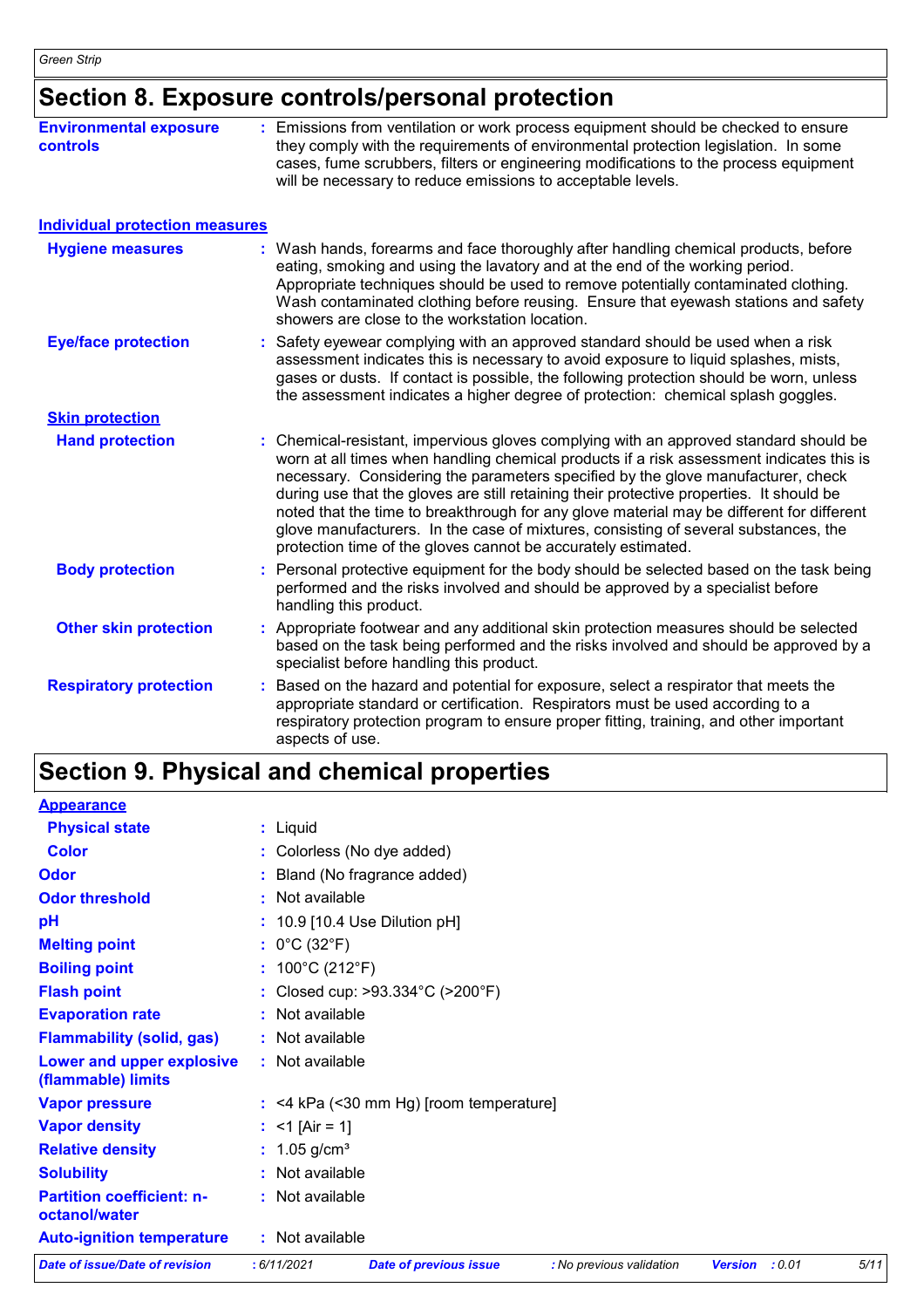## **Section 9. Physical and chemical properties**

| <b>Decomposition temperature :</b> Not available |                 |
|--------------------------------------------------|-----------------|
| <b>Viscosity</b>                                 | : Not available |
| <b>VOC content</b>                               | $:5\%$          |

### **Section 10. Stability and reactivity**

| <b>Reactivity</b>                            | : No specific test data related to reactivity available for this product or its ingredients.              |
|----------------------------------------------|-----------------------------------------------------------------------------------------------------------|
| <b>Chemical stability</b>                    | : The product is stable.                                                                                  |
| <b>Possibility of hazardous</b><br>reactions | : Under normal conditions of storage and use, hazardous reactions will not occur.                         |
| <b>Conditions to avoid</b>                   | : No specific data.                                                                                       |
| <b>Incompatible materials</b>                | : No specific data.                                                                                       |
| <b>Hazardous decomposition</b><br>products   | : Under normal conditions of storage and use, hazardous decomposition products should<br>not be produced. |

## **Section 11. Toxicological information**

#### **Information on toxicological effects**

| <b>Product/ingredient name</b> | <b>Result</b> | <b>Species</b> | <b>Dose</b>        | <b>Exposure</b> |
|--------------------------------|---------------|----------------|--------------------|-----------------|
| 2-phenoxyethanol               | ILD50 Dermal  | Rat            | 14422 mg/kg        |                 |
|                                | LD50 Oral     | Rat            | $1260$ mg/kg       |                 |
| benzyl alcohol                 | ILD50 Dermal  | Rabbit         | $2000$ mg/kg       |                 |
|                                | ILD50 Oral    | Rat            | $\vert$ 1230 mg/kg |                 |
| 2-aminoethanol                 | ILD50 Oral    | Rat            | $1720$ mg/kg       |                 |

**Irritation/Corrosion**

| <b>Product/ingredient name</b> | <b>Result</b>            | <b>Species</b> | <b>Score</b> | <b>Exposure</b>    | <b>Observation</b> |
|--------------------------------|--------------------------|----------------|--------------|--------------------|--------------------|
| 2-phenoxyethanol               | Eyes - Moderate irritant | Rabbit         |              | 6 <sub>mg</sub>    |                    |
|                                | Eyes - Severe irritant   | Rabbit         |              | 24 hours 250       |                    |
|                                | Skin - Mild irritant     | Rabbit         |              | ug<br>24 hours 500 |                    |
| benzyl alcohol                 | Skin - Mild irritant     | Man            |              | mg<br>148 hours 16 | $\blacksquare$     |
|                                | Skin - Moderate irritant | Pig            |              | , mg<br>100 $%$    |                    |
|                                | Skin - Moderate irritant | Rabbit         |              | 24 hours 100<br>mg |                    |
| 2-aminoethanol                 | Eyes - Severe irritant   | Rabbit         |              | 250 ug             | -                  |
|                                | Skin - Moderate irritant | Rabbit         |              | $505 \text{ mg}$   | $\blacksquare$     |

### **Sensitization**

Not available

#### **Mutagenicity**

Not available

#### **Carcinogenicity**

Not available

#### **Reproductive toxicity**

Not available

#### **Teratogenicity**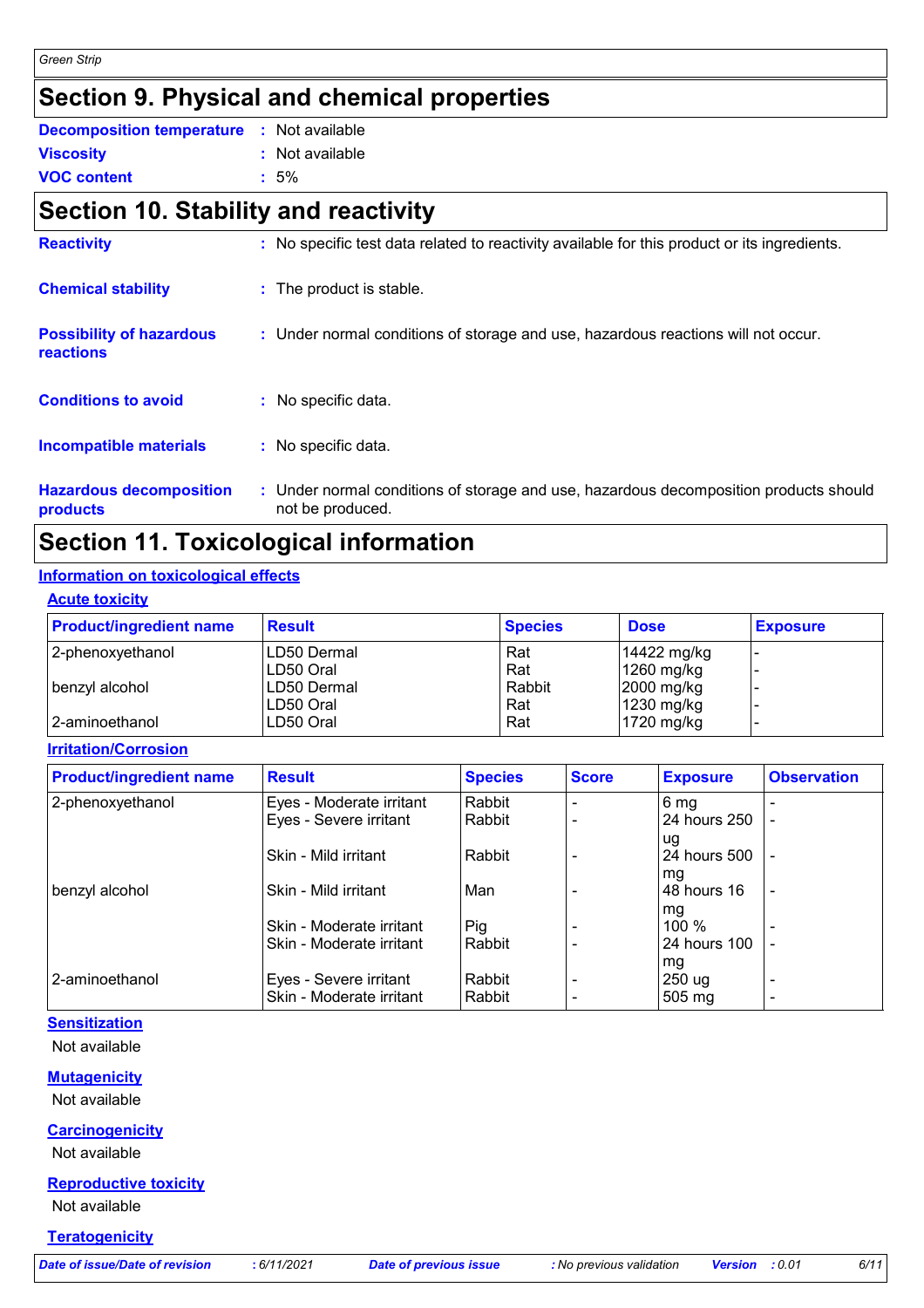# **Section 11. Toxicological information**

#### Not available

| <b>Specific target organ toxicity (single exposure)</b><br>Not available   |                                                                                            |
|----------------------------------------------------------------------------|--------------------------------------------------------------------------------------------|
| <b>Specific target organ toxicity (repeated exposure)</b><br>Not available |                                                                                            |
| <b>Aspiration hazard</b><br>Not available                                  |                                                                                            |
| <b>Information on the likely : Not available</b><br>routes of exposure     |                                                                                            |
| <b>Potential acute health effects</b>                                      |                                                                                            |
| <b>Eye contact</b>                                                         | : Causes serious eye irritation.                                                           |
| <b>Inhalation</b>                                                          | : No known significant effects or critical hazards.                                        |
| <b>Skin contact</b>                                                        | : Causes skin irritation.                                                                  |
| <b>Ingestion</b>                                                           | : No known significant effects or critical hazards.                                        |
|                                                                            | Symptoms related to the physical, chemical and toxicological characteristics               |
| <b>Eye contact</b>                                                         | : Adverse symptoms may include the following:<br>pain or irritation<br>watering<br>redness |
| <b>Inhalation</b>                                                          | : No specific data.                                                                        |
| <b>Skin contact</b>                                                        | : Adverse symptoms may include the following:<br>irritation<br>redness                     |
| <b>Ingestion</b>                                                           | : No specific data.                                                                        |

#### **Delayed and immediate effects and also chronic effects from short and long term exposure**

| <b>Potential immediate</b><br>effects            | : Not available                                     |
|--------------------------------------------------|-----------------------------------------------------|
| <b>Potential delayed effects</b>                 | : Not available                                     |
| Long term exposure                               |                                                     |
| <b>Potential immediate</b><br>effects            | : Not available                                     |
| <b>Potential delayed effects : Not available</b> |                                                     |
| <b>Potential chronic health effects</b>          |                                                     |
| Not available                                    |                                                     |
| <b>General</b>                                   | : No known significant effects or critical hazards. |
| <b>Carcinogenicity</b>                           | : No known significant effects or critical hazards. |
| <b>Mutagenicity</b>                              | : No known significant effects or critical hazards. |
| <b>Teratogenicity</b>                            | : No known significant effects or critical hazards. |
| <b>Developmental effects</b>                     | : No known significant effects or critical hazards. |
| <b>Fertility effects</b>                         | : No known significant effects or critical hazards. |

**Numerical measures of toxicity Acute toxicity estimates**

**Short term exposure**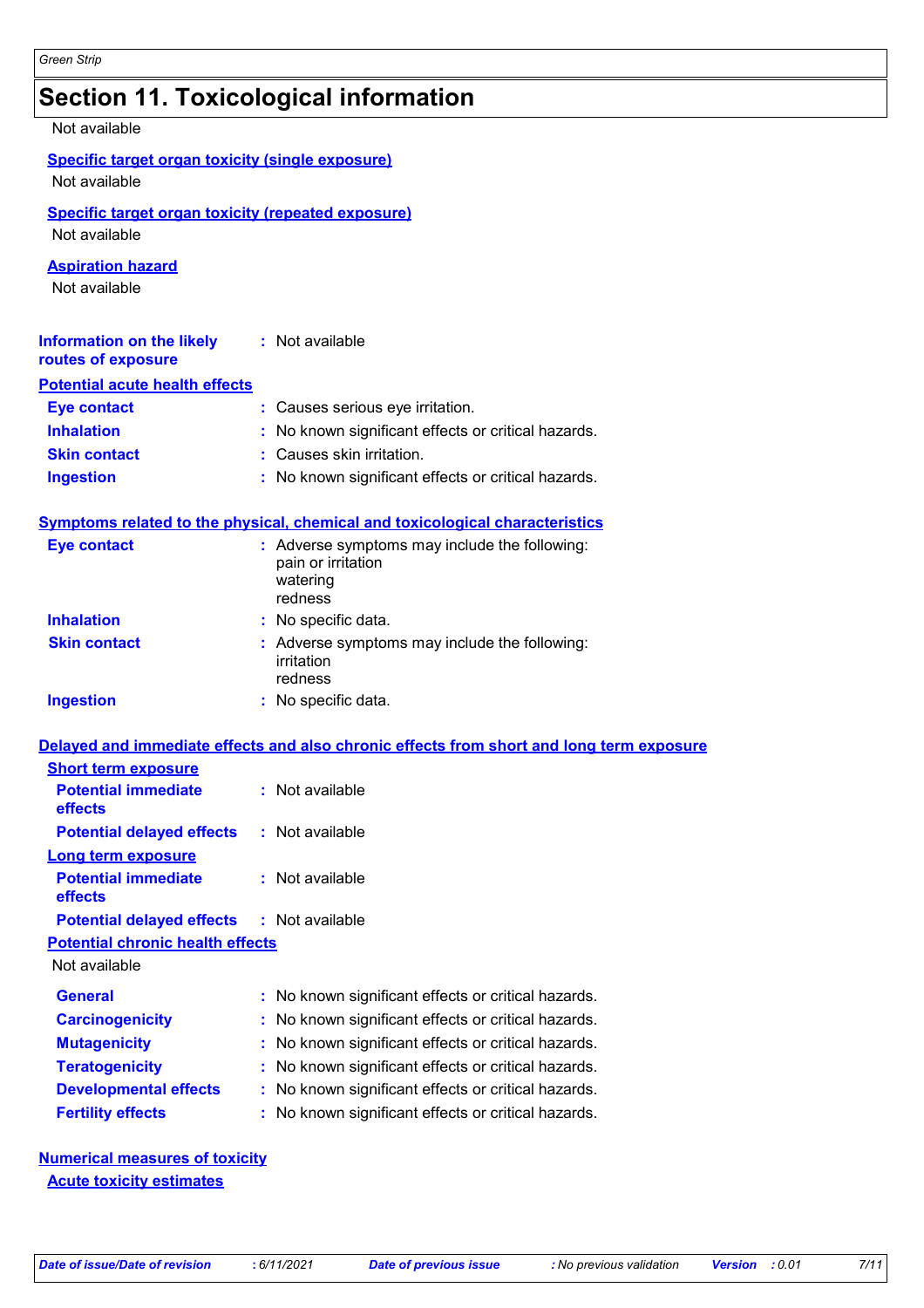| Green Strip                                  |                                |  |
|----------------------------------------------|--------------------------------|--|
| <b>Section 11. Toxicological information</b> |                                |  |
| <b>Route</b>                                 | <b>ATE value</b>               |  |
| Oral<br>Dermal                               | 7417.47 mg/kg<br>21848.1 mg/kg |  |

## **Section 12. Ecological information**

| <b>Toxicity</b> |
|-----------------|
|-----------------|

| <b>Product/ingredient name</b> | <b>Result</b>                        | <b>Species</b>                           | <b>Exposure</b> |
|--------------------------------|--------------------------------------|------------------------------------------|-----------------|
| 2-phenoxyethanol               | Acute LC50 344000 µg/l Fresh water   | Fish - Pimephales promelas               | 96 hours        |
| benzyl alcohol                 | Acute LC50 10000 µg/l Fresh water    | Fish - Lepomis macrochirus               | 96 hours        |
| l 2-aminoethanol               | Acute EC50 8.42 mg/l Fresh water     | Algae - Desmodesmus<br>subspicatus       | 72 hours        |
|                                | Acute LC50 >100000 µg/l Marine water | Crustaceans - Crangon crangon -<br>Adult | 48 hours        |
|                                | Acute LC50 170 mg/l Fresh water      | Fish - Carassius auratus                 | 96 hours        |

#### **Persistence and degradability**

| <b>Product/ingredient name</b> | <b>Aquatic half-life</b> | <b>Photolysis</b> | Biodegradability |
|--------------------------------|--------------------------|-------------------|------------------|
| 2-aminoethanol                 |                          |                   | Readily          |

### **Bioaccumulative potential**

| <b>Product/ingredient name</b> | LogP <sub>ow</sub> | <b>BCF</b> | <b>Potential</b> |
|--------------------------------|--------------------|------------|------------------|
| 2-phenoxyethanol               | .107،              | 0.3493     | low              |
| benzyl alcohol                 | 0.87               |            | low              |
| 2-aminoethanol                 | $-1.31$            |            | low              |

#### **Mobility in soil**

**Soil/water partition coefficient (KOC) :** Not available

**Other adverse effects** : No known significant effects or critical hazards.

### **Section 13. Disposal considerations**

| <b>Disposal methods</b> | : The generation of waste should be avoided or minimized wherever possible. Disposal<br>of this product, solutions and any by-products should at all times comply with the<br>requirements of environmental protection and waste disposal legislation and any<br>regional local authority requirements. Dispose of surplus and non-recyclable products<br>via a licensed waste disposal contractor. Waste should not be disposed of untreated to<br>the sewer unless fully compliant with the requirements of all authorities with jurisdiction.<br>Waste packaging should be recycled. Incineration or landfill should only be considered<br>when recycling is not feasible. This material and its container must be disposed of in a<br>safe way. Care should be taken when handling emptied containers that have not been<br>cleaned or rinsed out. Empty containers or liners may retain some product residues. |
|-------------------------|---------------------------------------------------------------------------------------------------------------------------------------------------------------------------------------------------------------------------------------------------------------------------------------------------------------------------------------------------------------------------------------------------------------------------------------------------------------------------------------------------------------------------------------------------------------------------------------------------------------------------------------------------------------------------------------------------------------------------------------------------------------------------------------------------------------------------------------------------------------------------------------------------------------------|
|                         | Avoid dispersal of spilled material and runoff and contact with soil, waterways, drains<br>and sewers.                                                                                                                                                                                                                                                                                                                                                                                                                                                                                                                                                                                                                                                                                                                                                                                                              |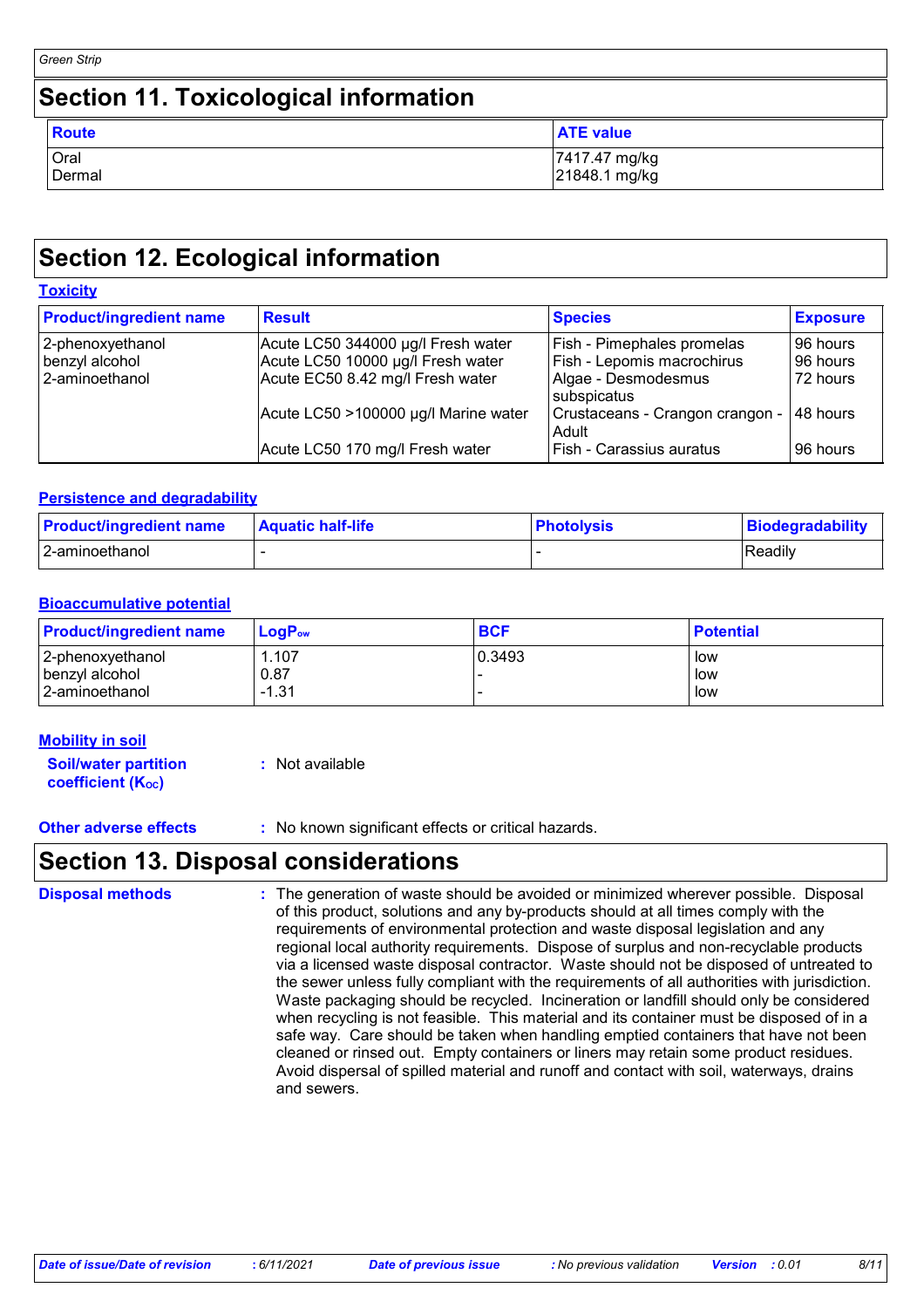# **Section 14. Transport information**

|                                      | <b>DOT Classification</b> | <b>IMDG</b>              | <b>IATA</b>   |
|--------------------------------------|---------------------------|--------------------------|---------------|
| <b>UN number</b>                     | Not regulated             | Not regulated            | Not regulated |
| <b>UN proper</b><br>shipping name    |                           |                          |               |
| <b>Transport</b><br>hazard class(es) |                           | $\overline{\phantom{0}}$ |               |
| <b>Packing group</b>                 | $\overline{\phantom{0}}$  |                          |               |
| Environmental<br>hazards             | ∣No.                      | No.                      | No.           |

**Additional information**

**Special precautions for user Transport within user's premises:** always transport in closed containers that are **:** upright and secure. Ensure that persons transporting the product know what to do in the event of an accident or spillage.

**Transport in bulk according :** Not available **to IMO instruments**

### **Section 15. Regulatory information**

#### **U.S. Federal regulations**

**Clean Air Act Section 112 (b) Hazardous Air Pollutants (HAPs) :** Listed **SARA 311/312**

**Classification :** SKIN IRRITATION - Category 2

EYE IRRITATION - Category 2A

#### **Composition/information on ingredients**

| <b>Name</b>      | $\frac{9}{6}$ | <b>Classification</b>                                                                                                                                     |  |
|------------------|---------------|-----------------------------------------------------------------------------------------------------------------------------------------------------------|--|
| 2-phenoxyethanol | ≤10           | ACUTE TOXICITY (oral) - Category 4<br><b>EYE IRRITATION - Category 2A</b>                                                                                 |  |
| benzyl alcohol   | ≤8.1          | ACUTE TOXICITY (oral) - Category 4<br>ACUTE TOXICITY (dermal) - Category 4<br>SKIN IRRITATION - Category 2<br><b>EYE IRRITATION - Category 2A</b>         |  |
| 2-aminoethanol   | ≤5            | <b>FLAMMABLE LIQUIDS - Category 4</b><br><b>ACUTE TOXICITY (oral) - Category 4</b><br>SKIN IRRITATION - Category 2<br><b>EYE IRRITATION - Category 2A</b> |  |

#### **SARA 313**

|                                                  | <b>Product name</b> | <b>CAS number</b> | $\frac{9}{6}$ |
|--------------------------------------------------|---------------------|-------------------|---------------|
| <b>Form R - Reporting</b><br><b>requirements</b> | 2-phenoxyethanol    | $122 - 99 - 6$    | 510           |

SARA 313 notifications must not be detached from the SDS and any copying and redistribution of the SDS shall include copying and redistribution of the notice attached to copies of the SDS subsequently redistributed.

#### **Inventory list**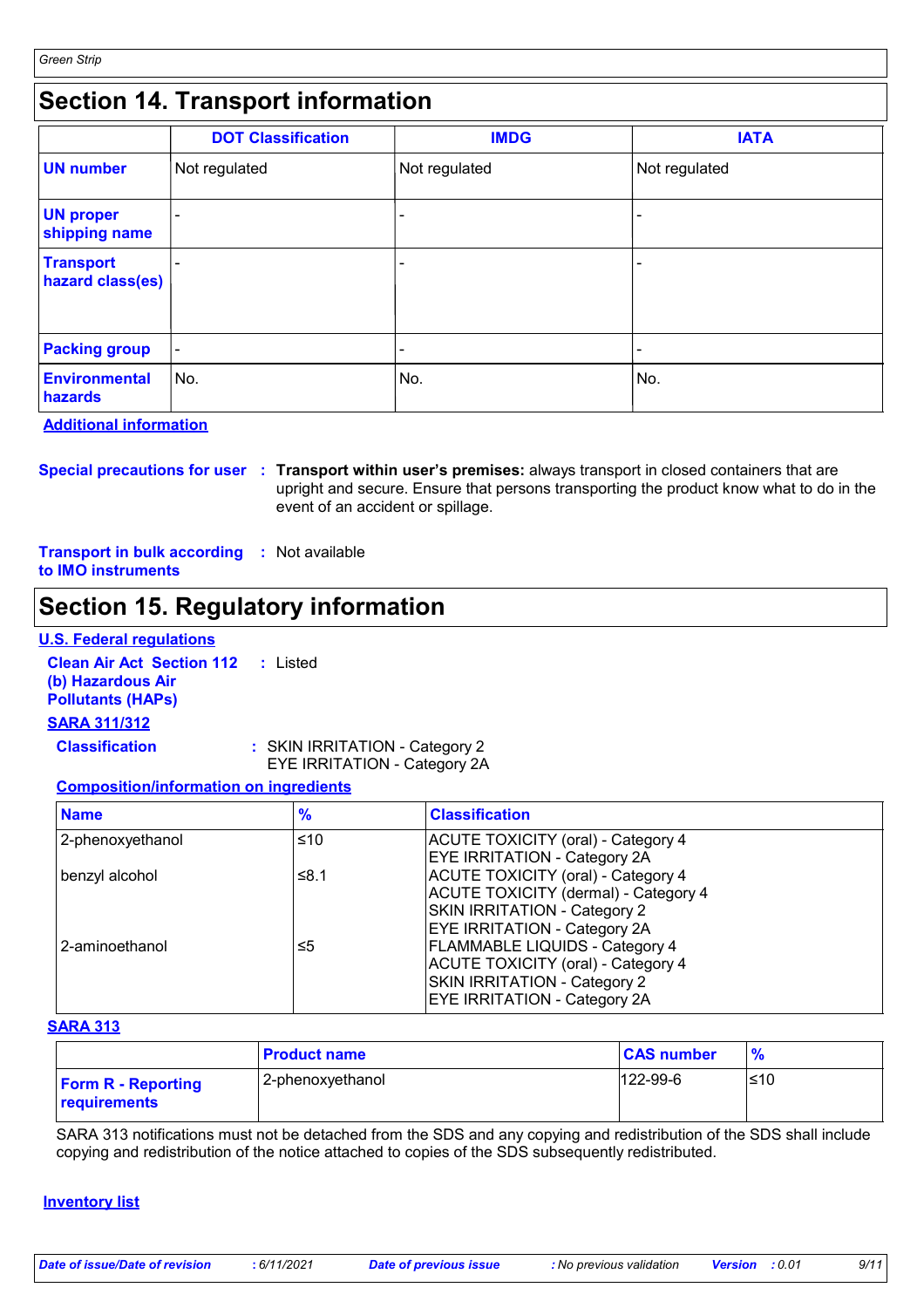**(TSCA 8b)**

### **Section 15. Regulatory information**

**CANADA INVENTORY (DSL) United States inventory**  **:** All components are listed or exempted.

**:** All components are active or exempted.

# **Section 16. Other information**

#### **Hazardous Material Information System (U.S.A.)**



**Caution: HMIS® ratings are based on a 0-4 rating scale, with 0 representing minimal hazards or risks, and 4 representing significant hazards or risks. Although HMIS® ratings and the associated label are not required on SDSs or products leaving a facility under 29 CFR 1910.1200, the preparer may choose to provide them. HMIS® ratings are to be used with a fully implemented HMIS® program. HMIS® is a registered trademark and service mark of the American Coatings Association, Inc.**

**The customer is responsible for determining the PPE code for this material. For more information on HMIS® Personal Protective Equipment (PPE) codes, consult the HMIS® Implementation Manual.**

#### **National Fire Protection Association (U.S.A.)**



**Reprinted with permission from NFPA 704-2001, Identification of the Hazards of Materials for Emergency Response Copyright ©1997, National Fire Protection Association, Quincy, MA 02269. This reprinted material is not the complete and official position of the National Fire Protection Association, on the referenced subject which is represented only by the standard in its entirety.**

**Copyright ©2001, National Fire Protection Association, Quincy, MA 02269. This warning system is intended to be interpreted and applied only by properly trained individuals to identify fire, health and reactivity hazards of chemicals. The user is referred to certain limited number of chemicals with recommended classifications in NFPA 49 and NFPA 325, which would be used as a guideline only. Whether the chemicals are classified by NFPA or not, anyone using the 704 systems to classify chemicals does so at their own risk.**

#### **Procedure used to derive the classification**

| <b>Classification</b>                                               |  |                                                                                                                                                                                                                                                                                                                                                                                                                                                                                                                                                                          | <b>Justification</b>                     |
|---------------------------------------------------------------------|--|--------------------------------------------------------------------------------------------------------------------------------------------------------------------------------------------------------------------------------------------------------------------------------------------------------------------------------------------------------------------------------------------------------------------------------------------------------------------------------------------------------------------------------------------------------------------------|------------------------------------------|
| <b>SKIN IRRITATION - Category 2</b><br>EYE IRRITATION - Category 2A |  |                                                                                                                                                                                                                                                                                                                                                                                                                                                                                                                                                                          | Calculation method<br>Calculation method |
| <b>History</b>                                                      |  |                                                                                                                                                                                                                                                                                                                                                                                                                                                                                                                                                                          |                                          |
| Date of printing                                                    |  | $\div$ 6/11/2021                                                                                                                                                                                                                                                                                                                                                                                                                                                                                                                                                         |                                          |
| Date of issue/Date of<br>revision                                   |  | $\div$ 6/11/2021                                                                                                                                                                                                                                                                                                                                                                                                                                                                                                                                                         |                                          |
| Date of previous issue                                              |  | : No previous validation                                                                                                                                                                                                                                                                                                                                                                                                                                                                                                                                                 |                                          |
| <b>Version</b>                                                      |  | : 0.01                                                                                                                                                                                                                                                                                                                                                                                                                                                                                                                                                                   |                                          |
| <b>Key to abbreviations</b>                                         |  | $\therefore$ ATE = Acute Toxicity Estimate<br><b>BCF</b> = Bioconcentration Factor<br>GHS = Globally Harmonized System of Classification and Labelling of Chemicals<br>IATA = International Air Transport Association<br>IBC = Intermediate Bulk Container<br><b>IMDG = International Maritime Dangerous Goods</b><br>LogPow = logarithm of the octanol/water partition coefficient<br>MARPOL = International Convention for the Prevention of Pollution From Ships, 1973<br>as modified by the Protocol of 1978. ("Marpol" = marine pollution)<br>$UN = United Nations$ |                                          |